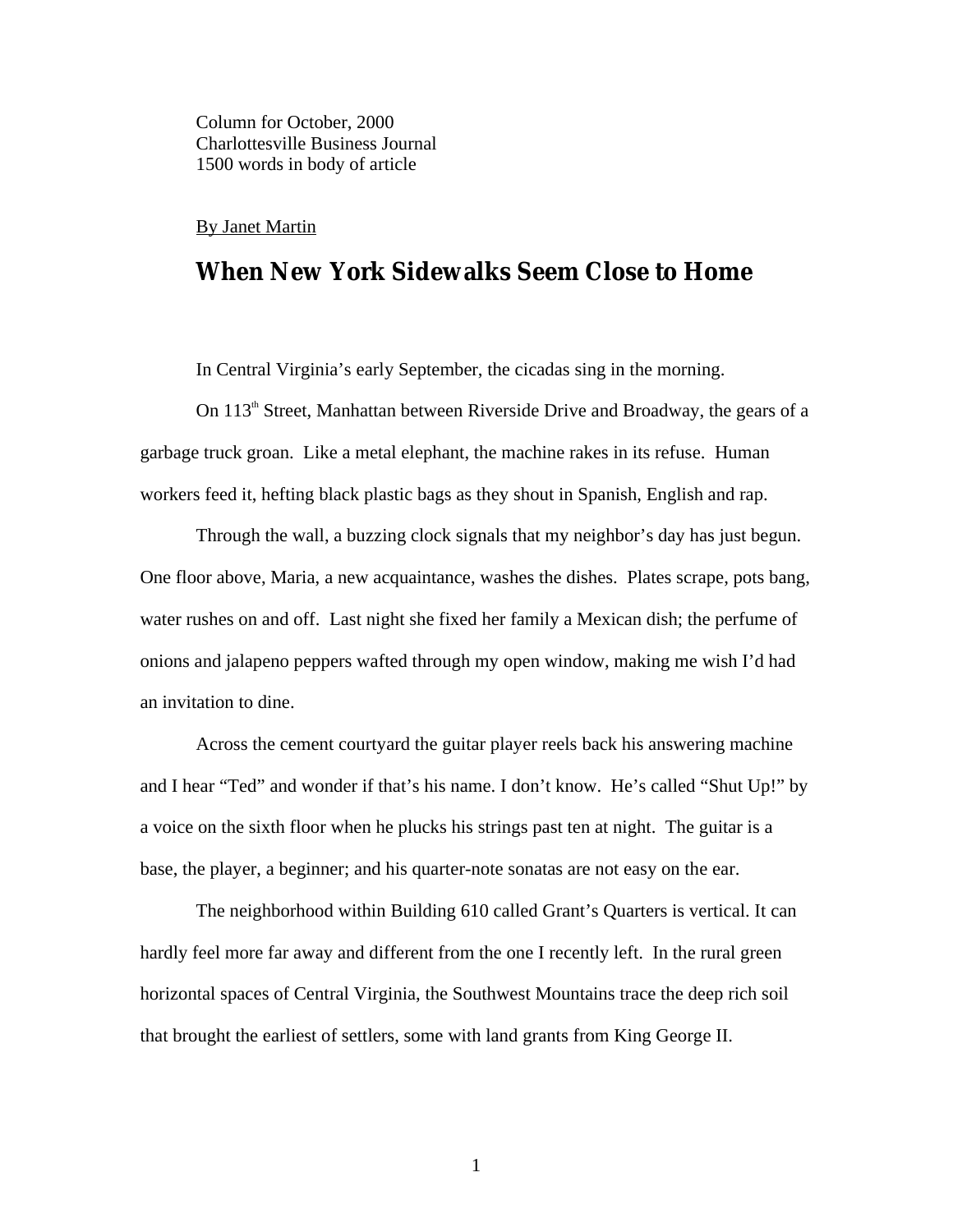Neighborhoods span fields and streams and mountains. Neighbors may be hundreds of acres or several hundred yards apart.

By contrast, in the student section of New York's Morningside Heights district, neighbors are a few feet away. Window curtains are rare, and unwittingly one can spy or be spied upon as the windows face each other or blackened brick walls.

 Mid-career, I have come to enter school again. Having raised three children in Charlottesville, and having settled the youngest son at James Madison University in Harrisonburg, Va. this fall, I confronted the empty nest, squawked and decided to fly away myself. Columbia University Graduate School of Journalism became my roost.

My college-freshman son was taken aback. He'd planned for me to anchor the home. He'd envisioned my surveying his abandoned, uncluttered room, tearfully staring, I suppose, at his solid high school trophies, mooning over the pictures of his winning teams, listening to the silence where the boom box once roared. He thought I might cook his favorite chicken casserole once a month when he returned from college to visit his childhood unchanged. It's a nice image, I admit. But considering that his older brother moved to Chicago and returns only for Christmas and Charlottesville's Foxfield Races twice a year, and his older sister lives in Colorado and comes home even less, I reasoned that youngest son's appearance would be seasonal at best.

Consequently, instead of mooning over memories, I moved a few of his momentos to New York.

 It was important to move only *a few* of anything . . . a few towels, a few antiques, a few dishes and about four pots and pans. From a Virginia home of nearly 3,000 square feet on six acres to a New York City 800- square- foot walk-up resembling a boxcar, my

2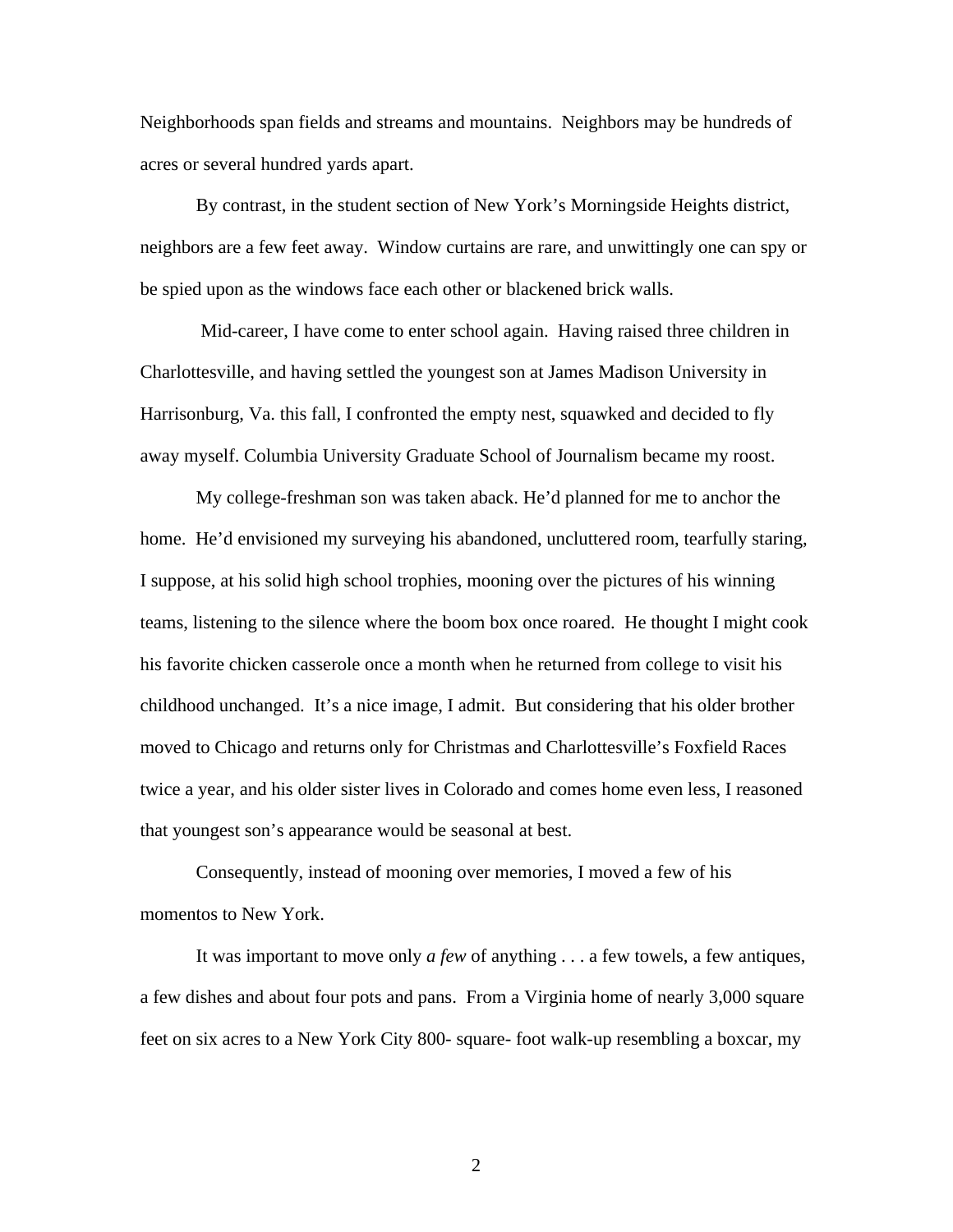husband and I discovered that moving anything *at all* provoked much intellectual pondering.

Will it fit?

Do we really need it?

Why hang pictures if we're there only nine months?

Are you really taking the life-sized portraits of all three kids? FCC held his pencil like a question over a diagram of the apartment—smaller somehow than the diagram led us to believe.

We discussed the situation with a Columbia housing official—Ms. M.

 "I don't believe it's adequate," I said across her desk in my most polite manner. "The living room area is a subway compartment. I mean, I have this antique dining room table—

 "Store it." Ms. M. thumped a pencil. She smiled, seemingly amused, as if I were a 2,000 year-old princess resurrected from the Euphrates River dynasty of Ur.

 "No one," she shook her head, "has a dining room table in New York. The apartments are designed for students. And frankly," she added, not unkindly, what you've been assigned is as good as it gets. Consider this year, " she pointed her pencil eraser in our direction, "as urban camping "

So we did as Mrs. M. advised, stored the dining table and instead, packed a small mahogany gateleg table, which could fit in a tent, if need be. With it we lugged along four matching primitive American chairs acquired in Charlottesville.

Upon arriving, we walked the quadrangle of Columbia University, originally chartered as King's College by George II in 1754. Small world that he was the same fellow who had generously granted farm tracts to my Charlottesville neighbors. Heading

3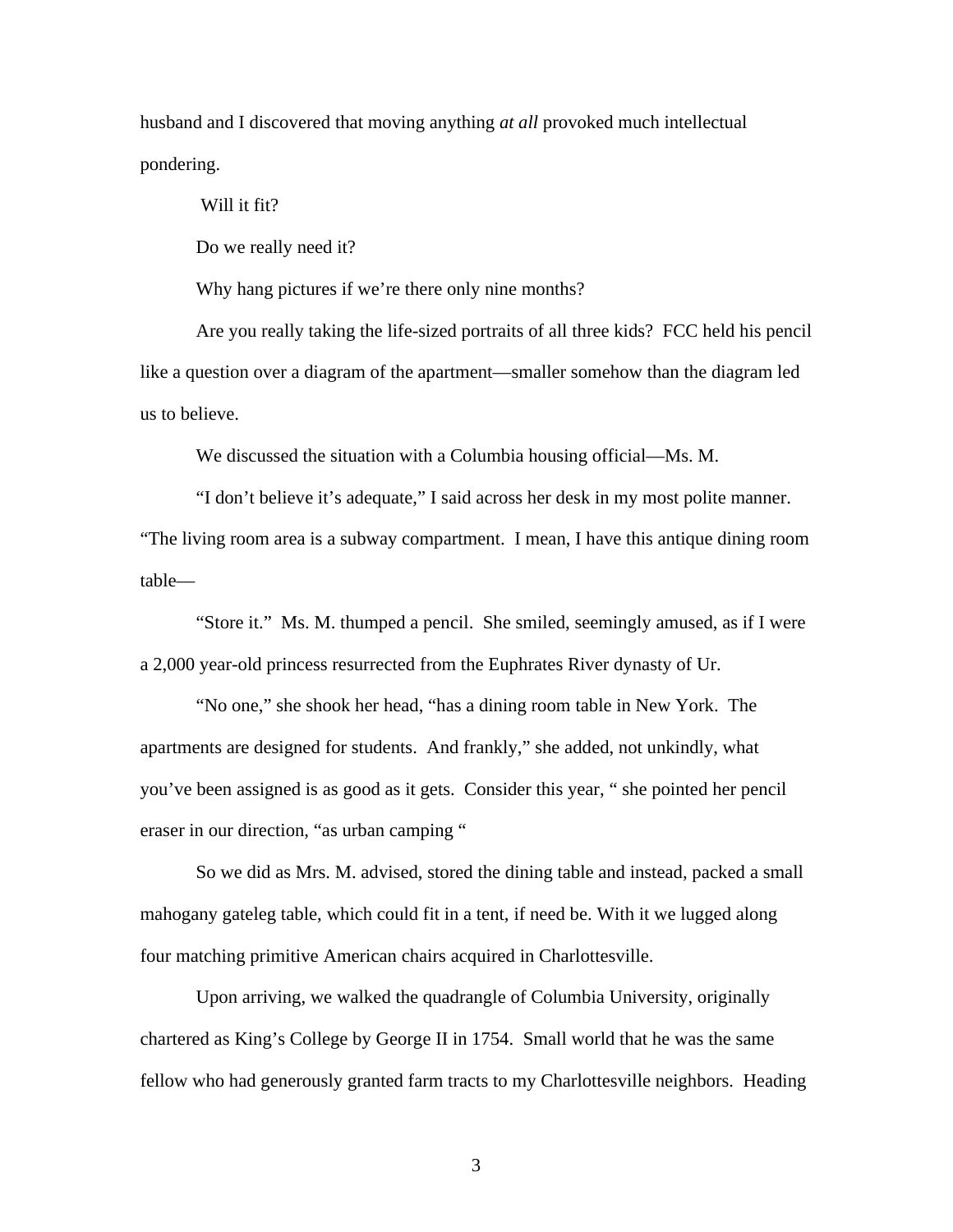to our neighborhood two blocks away, we acquired a New York education, not on campus, but on the streets.

 My son and a college friend had double-parked our moving van, a U-Haul, in front of the column porch of Grant Quarters. Hometown friends had warned us to watch the truck as we unloaded, lest someone steal our belongings. My husband, FCC, pulled out one of the early American wooden chairs and took a seat by the front step as first watch. Our furnishings marched in on the shoulders of the young men. Boxes, lamps, sofas and bookshelves traveled one flight up to our closet apartment. There, over opened boxes and packing paper strewn around, I lamented afresh how small the place was and wondered where, oh where, would I put the vacuum cleaner?

Exhausted by noon, FCC dispatched the boys off for a pizza, readily found among the ethnic restaurants strung like brightly colored beads along Broadway. Centered around a boxed pizza on the gateleg table, we pulled up our chairs: one, two, three . . .. Then we looked around, and the conversation went like this:

Where's the fourth chair?

I don't know.

It's on the street.

No, it isn't

Did you see it when you came back with the pizza?

No.

A yawn of dawning flitted across the male faces.

You think it's been *stolen ?*

We raced outside. FCC pointed to the front porch step bordered by a tall, wrought iron fence.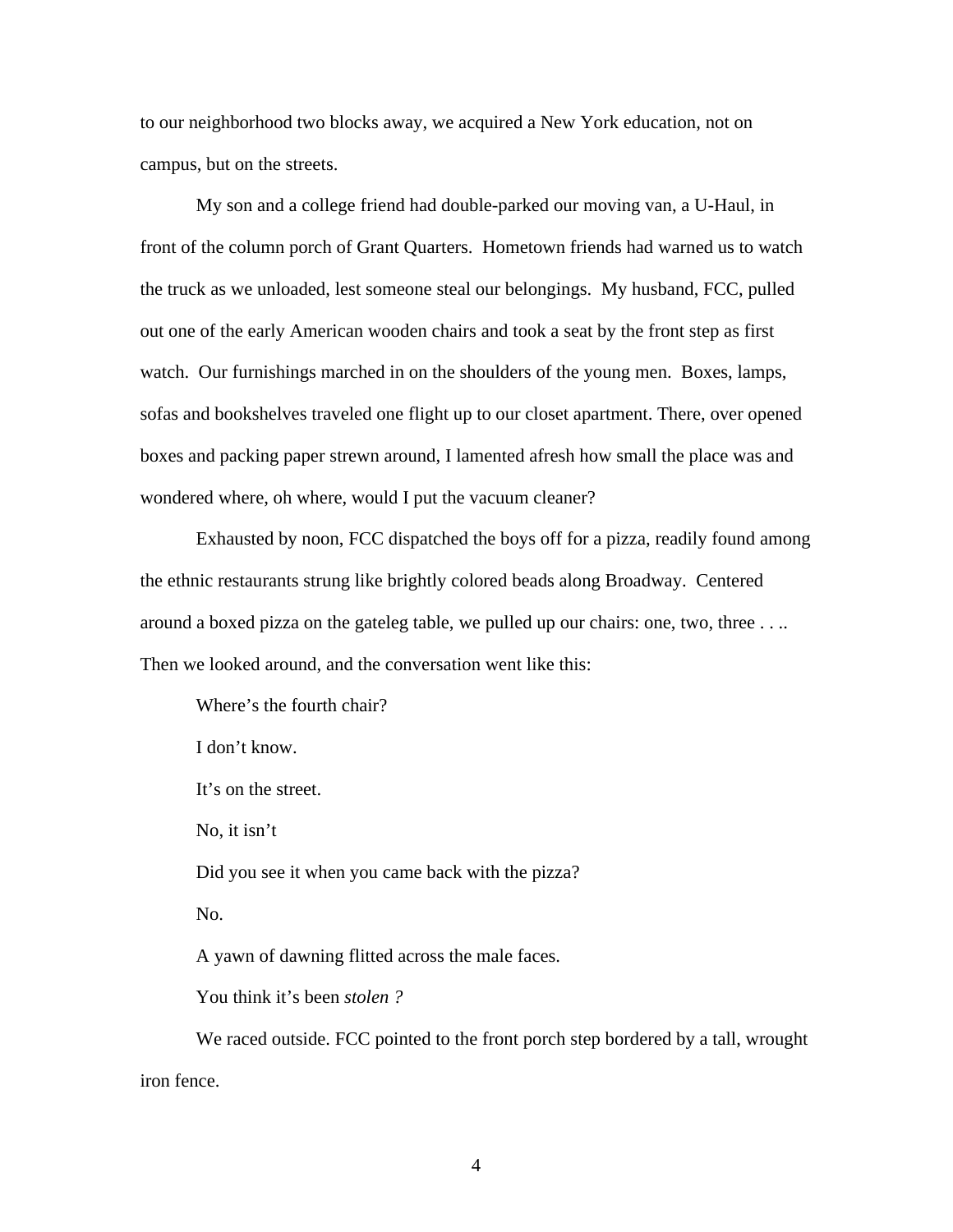It was there, he said.

## No more.

I can't believe someone stole my chair, I wailed.

This is New York. FCC's voice was tired.

It's one of a set. It matches the others. Who needs *three* matching chairs? I'm

inconsolable. The luster of the day has just dimmed.

I saw someone picking through the garbage along the street, my son shuddered.

How poor can you get?

Yeah, his friend agreed. Somebody could pawn a chair.

It makes me feel unsafe, I said. So un-neighborly. . . like vultures watching,

ready to swoop.

Well, New York is not Charlottesville, FCC was resigned.

Wearily, we continued to unpack. Later, in the hall our Irish neighbor stopped by.

I'd heard his alarm go off in the morning.

Up early to write, Decklan smiled.

I recounted our stolen chair story.

Welcome to New York, his tone was sarcastic. Then he paused. Where did you

leave it?

On the sidewalk.

A shadow of realization crossed his eyes. Ahhhh, people decorate their apartments with sidewalk stuff, he said slowly. An unwritten law says sidewalk furniture unattended is available and free. You might leave a note . . . .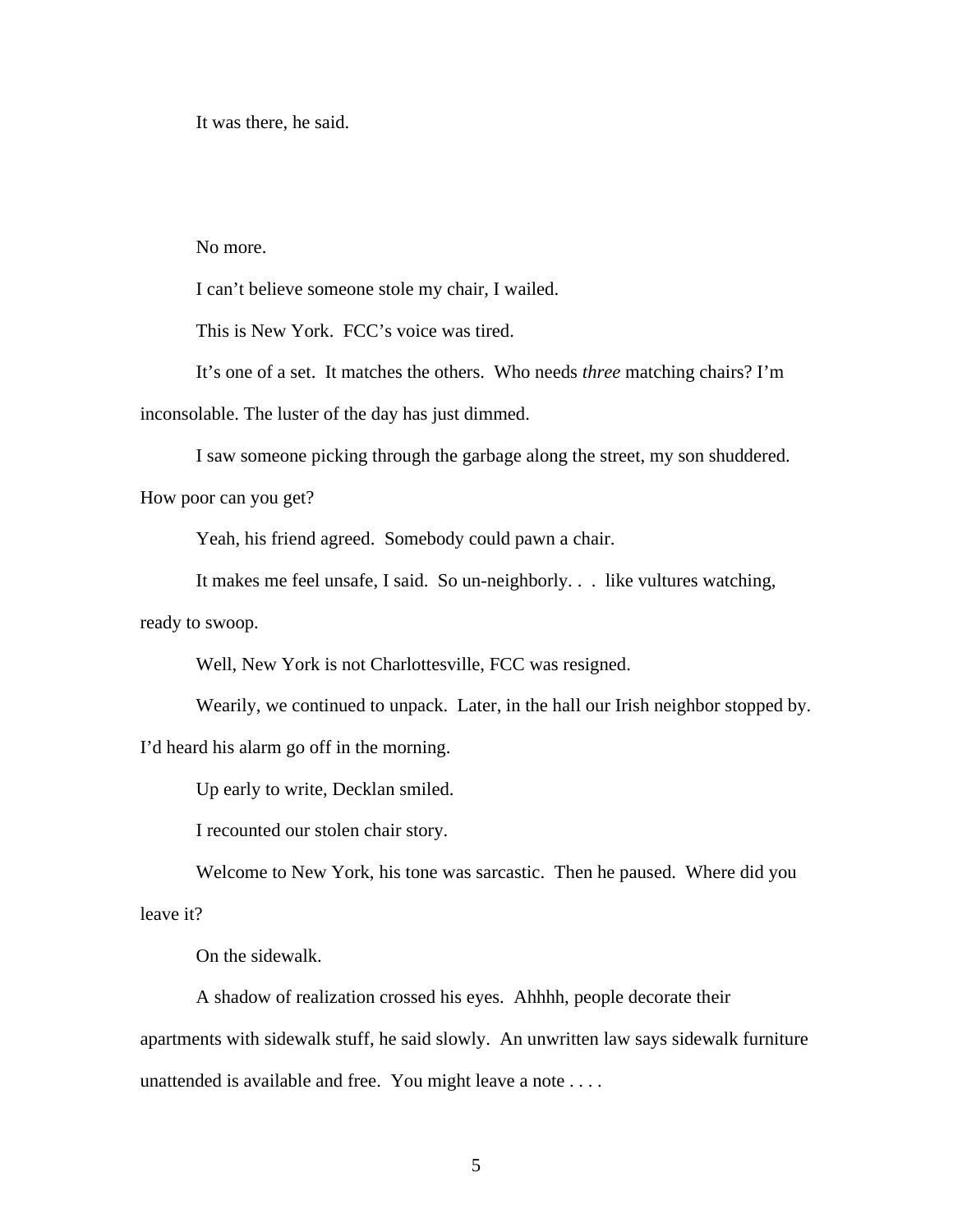Dubious, but having nothing to lose, I scored a magic marker across a flattened cardboard box:

*Dear New Neighbors,* the note read. *If you took a small brown chair by mistake today—Saturday—please return it to Grant Quarters. It's part of our dining set. Thank you.* 

 The three men stood in a circle and laughed as I roped the poster-sized note onto the wrought-iron fence near the front step.

You think anybody's gonna return that chair?

Mom, this is really embarrassing!

The afternoon wore on. Finally the U-Haul was empty. We sat among boxes towering closely like cardboard stalactites in the tiny living room.

What do you say we get out of here and go for Chinese food? FCC suggested. We all nodded.

Scrambling down the steps down for the  $400<sup>th</sup>$  time this day and out the double heavy glass doors to the pedestal porch of Grant Quarters my son—in front-- stopped. We bumped into him, a chain of human fender benders.

Look! He pointed. We looked.

There, nestled by the wrought-iron fence where it had vanished during the afternoon, sat the small brown primitive chair.

The next morning the sounds were the same, Decklan's l alarm clock, Maria's dishes, Ted's answering machine, the garbage truck—even on Sunday. But there also was another sound:

Bells. The church bells on Broadway.